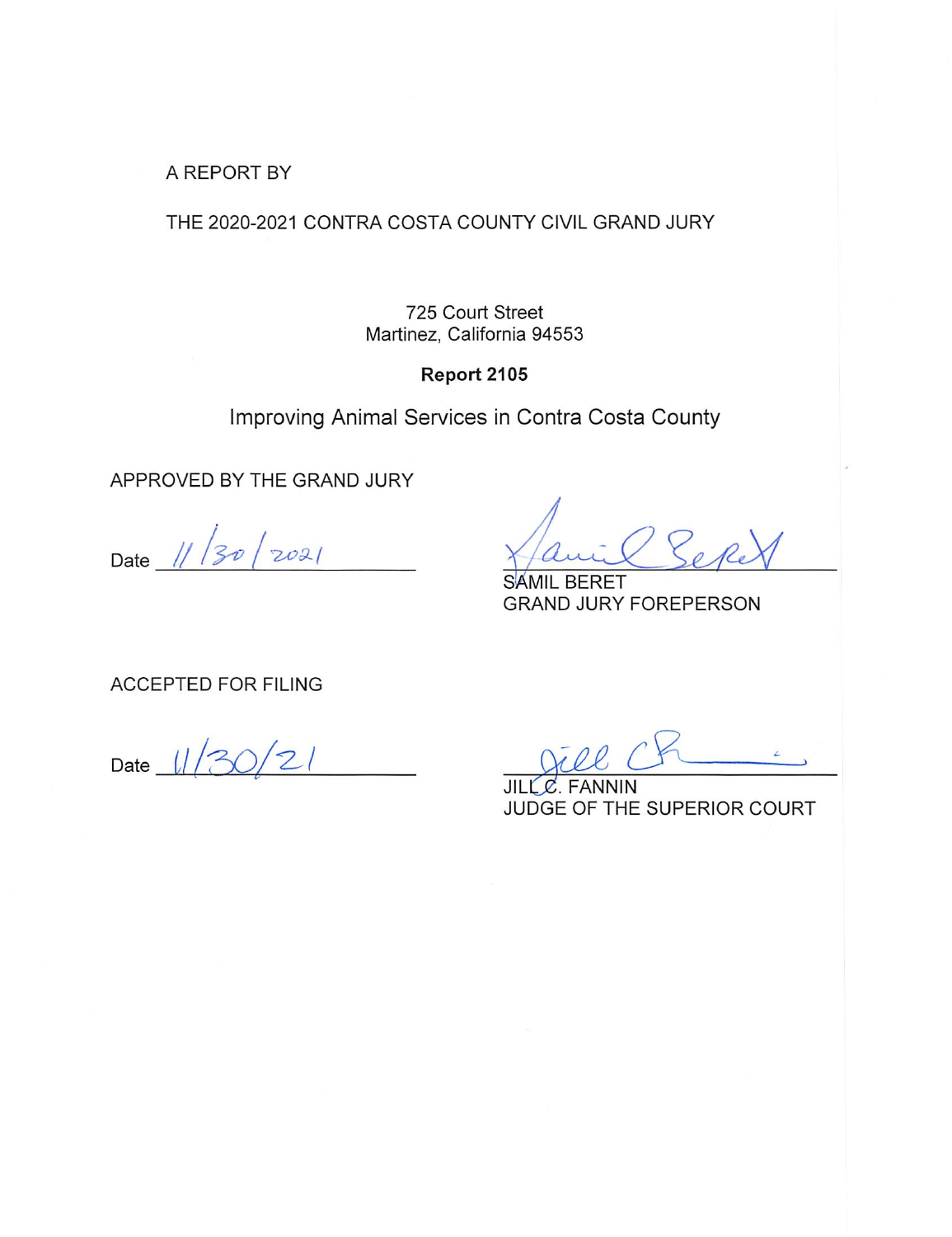Contact: Samil Beret **Foreperson** (925) 608-2621

Contra Costa County Grand Jury Report 2105

Improving Animal Services in Contra Costa County

# **TO: Contra Costa County Board of Supervisors City Council of Antioch**

### **SUMMARY**

Currently, Contra Costa County (County) Animal Services are centralized in one facility located at the northern edge of this large County, which creates logistical barriers to providing efficient service. The County can improve animal services by sharing resources and geographically distributing animal services.

Public and private animal shelters are experiencing pressure from the explosive growth in the homeless animal and abandoned pet populations. Community outreach and education are high priorities for both Contra Costa and Antioch Animal Services, the two public animal shelters within the County.

Wildlife retrieval provided by the County Animal Services is one of its most valuable services, especially in those areas of the County that border large open spaces. Recent funding restrictions have severely undermined the ability of Animal Services to retrieve live, wounded, or dead animals.

The Grand Jury recommends that Contra Costa Animal Services (CCAS) engage a consulting firm for guidance on the possible redistribution of animal services that could be achieved by a gradual process of cost-sharing and shelter co-ordination. A comparable consolidation currently underway between Monterey County and the City of Salinas Animal Shelters provides a possible model for the integration of Contra Costa and Antioch Animal Shelter services (CCAS and AAS). An example of countywide cooperative agreement already exists. The County Sheriff's Office has a model for distributed services throughout the County. The Grand Jury recommends that CCAS consider specific, tailored regional service agreements between the cities and the County for animal services rather than a common countywide contract.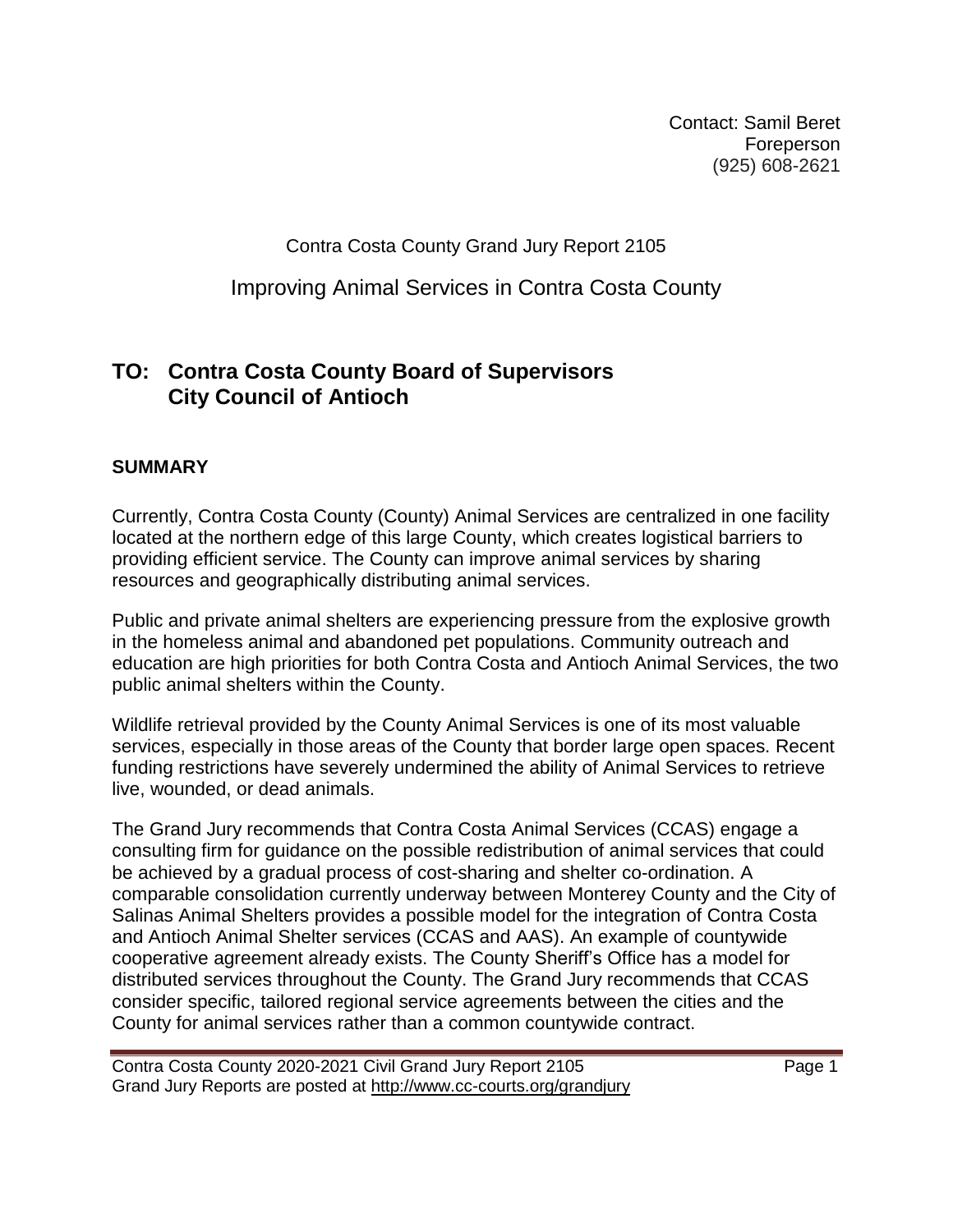The Grand Jury further recommends that both public animal shelters enhance their emphasis on community outreach to confront homeless animal overpopulation. The full array of services available can be communicated to the public including the existing inexpensive spay and neuter and vaccination programs. Increased staffing is necessary to implement expanded educational programs.

The Grand Jury recommends that CCAS selectively enhance community outreach to the contracted cities. Responses from the contracted cities stated that their residents are unaware of the broad range of field services provided by CCAS. The Grand Jury also recommends that CCAS increase public awareness of the importance of proper pet medical attention such as vaccination and spay and neuter procedures.

# **METHODOLOGY**

The Grand Jury used the following investigative methods:

- Reviewed compliance with the two previous Grand Jury investigations of the Antioch Animal Shelter (GJ Reports 1205 and 1708).
- Received twenty-three Requests for Information.
- Conducted nine personal interviews.
- Visited AAS.
- Conducted an online search of available databases, news articles, and web sites of regional and national rescue organizations and shelters.
- Contacted personnel managing animal shelters in other jurisdictions.

# **BACKGROUND**

Two facilities provide public animal services in Contra Costa County: the Contra Costa Animal Shelter (CCAS) located in Martinez and the Antioch Animal Shelter (AAS) managed by the Antioch Police Department. These facilities provide a broad range of services such as licensing, wildlife retrieval, live and dead animal pickup, and spay and neuter clinics. The facilities offer community education and outreach programs, which emphasize responsible pet care.

The County shelter is on the northern edge of the County removed from the main population centers. This imbalance results in logistical difficulties for residents and CCAS personnel. For example, traffic congestion sometimes delays response times for live animal retrieval and noisy animal complaints.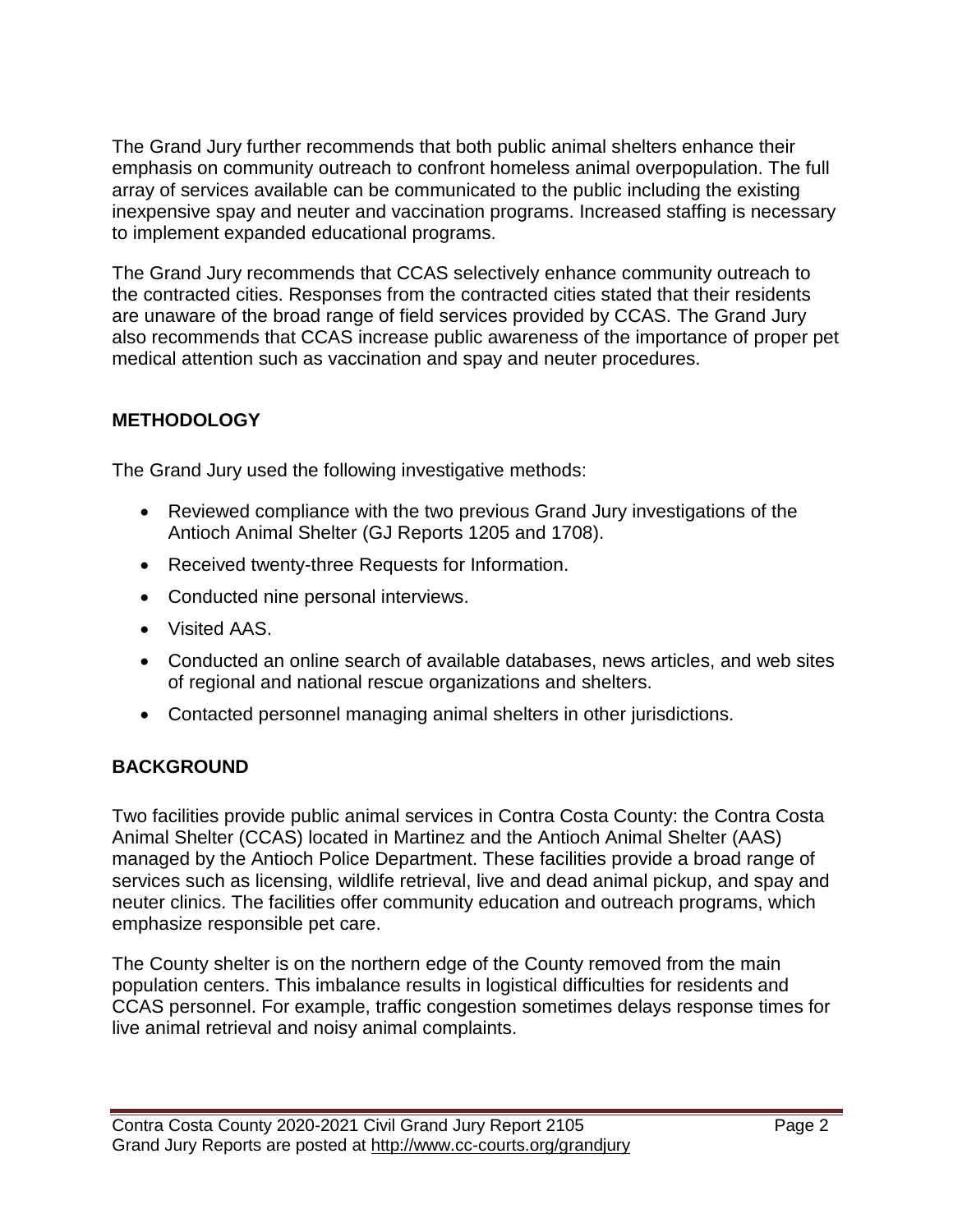The City of Antioch voted in 1978 to establish its own shelter. In recent years, public concern about pet overpopulation at the Antioch Animal Shelter led to a 2017 Grand Jury investigation (Report 1708) that outlined deficiencies in shelter management, operations, and the physical facility. The current Grand Jury investigated the Shelter's compliance with those previous recommendations and concluded that improvements in the management, facility, and operating procedures have successfully addressed the earlier concerns. Notably, a private rescue facility assisted the City of Antioch in the implementation of the recommended changes.

However, the current Grand Jury noted that one difficulty, cited in the earlier Grand Jury report, remains. Based on Grand Jury interviews, the proximity of Antioch to the underserved eastern areas of the County leads to persistent problems with animal abandonment at the Antioch Shelter from residents outside the City of Antioch. Although there is an informal working relationship between CCAS and AAS personnel on this issue, a more formal agreement between AAS and CCAS would facilitate abandoned pet retrieval at both shelters.

As noted above, information collected by the Grand Jury identified the importance of wildlife retrieval by both animal services, especially in those parts of the County that border open space. Indeed, this function is often cited by cities with CCAS contracts as the most significant role of County animal services since it is a general service and not necessarily linked to pet ownership.

CCAS receives funding from the County's General Fund and has the responsibility to provide animal services in the unincorporated communities in the County. CCAS also provides services to eighteen incorporated cities and towns through individual contracts. These contracts stipulate that the funding increase permitted to CCAS be based upon the Consumer Price Index percentage and the individual municipality's population growth. If this total funding is insufficient, then service restrictions might result and were indeed realized in September 2020. These countywide service changes were

- the number of officers allocated to Field Services decreased from sixteen to ten
- CCAS's Field Services reduced its operating hours
- On-call coverage was eliminated
- Deceased wild animal retrieval on private property was stopped
- All live wildlife calls were referred to the California Department of Fish and Wildlife.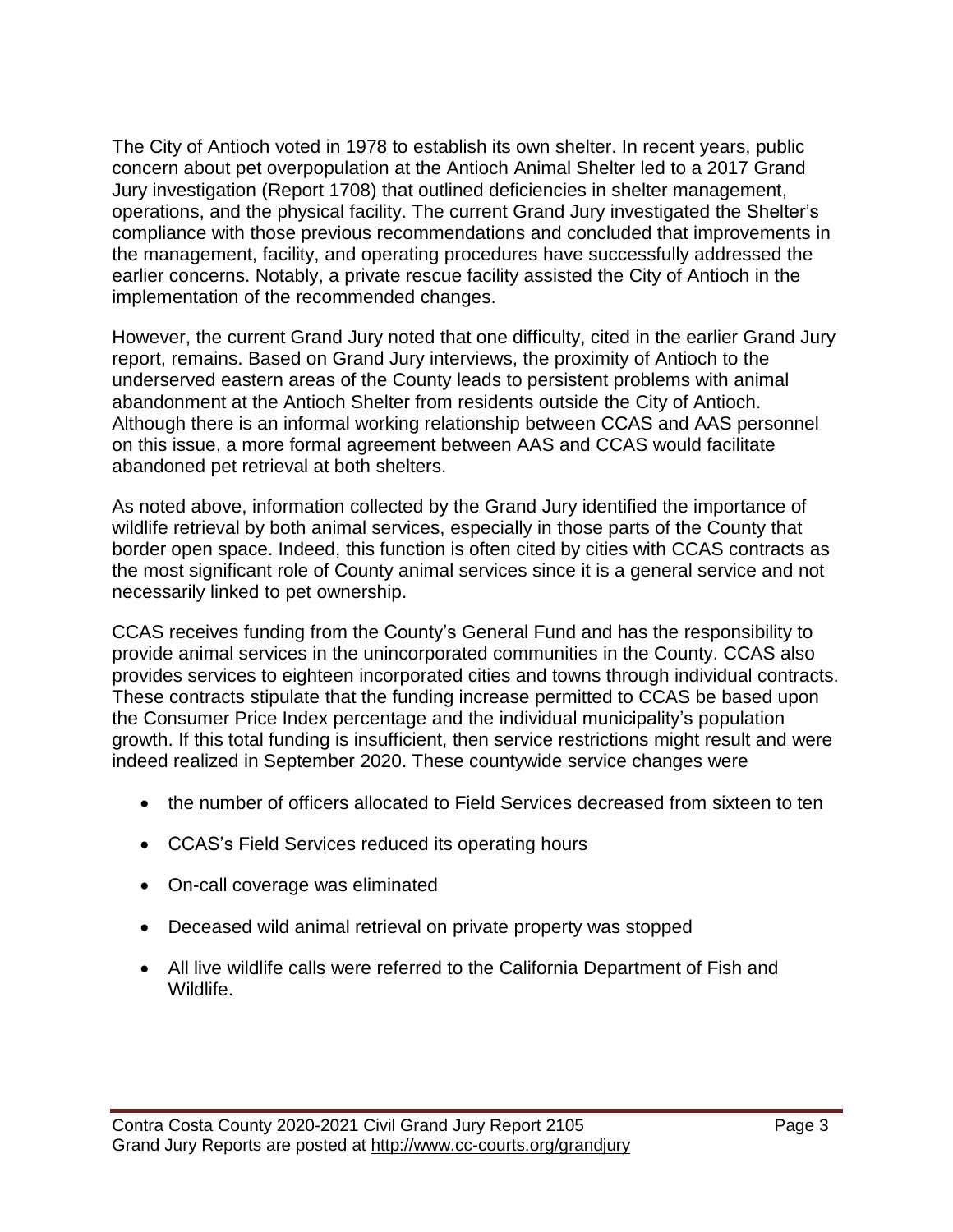Animal shelters currently face conflicting demands. Public opinion increasingly opposes euthanasia, but abandoned pets lead to animal shelter overpopulation. Overpopulation is the primary reason cited for euthanasia at shelters nationwide.<sup>1</sup> According to the American Humane Society's position statement,<sup>2</sup> all cats and dogs adopted from public or private animal care should be spayed or neutered to reduce euthanasia rates most effectively. Furthermore, the statement emphasizes that public awareness and cooperation with this approach is crucial. Information gathered by the Grand Jury corroborated these statements for both public animal shelters.

The cost of spaying and neutering pets can be a contributing factor to pet abandonment. AAS charges a flat fee of \$90 for feline spay and neuter and \$150 for canine spay and neuter operations. CCAS fees range between \$50 and \$74 for felines and \$121 to \$172 for canines. Although these fees compare favorably to private veterinarian fees, they still present a financial obstacle for many pet owners. No quantitative survey data on the possible efficacy of subsidized spay and neuter clinics within the County exists. Data from subsidized pilot programs in several other states (Massachusetts, New Hampshire, and Texas) correlate with increased spay and neuter rates and declines in shelter populations.

## **DISCUSSION**

 $\overline{a}$ 

### **Service Distribution**

Geographic separation presents obstacles to efficient CCAS service. As the schematic map in Figure 1 highlights, the two public animal shelters are in the northern portion of the County. The County Board of Supervisors approved the closure of the Pinole facility, which was never designed for long-term animal housing, in September 2020.

<sup>&</sup>lt;sup>1</sup> A. Kleinfeldt, "Overview of Animal Euthanasia", https://www.animallaw.info/article/overview-animal-euthanasia. <sup>2</sup> [https://www.americanhumane.org/position-statement/animal-population-control.](https://www.americanhumane.org/position-statement/animal-population-control)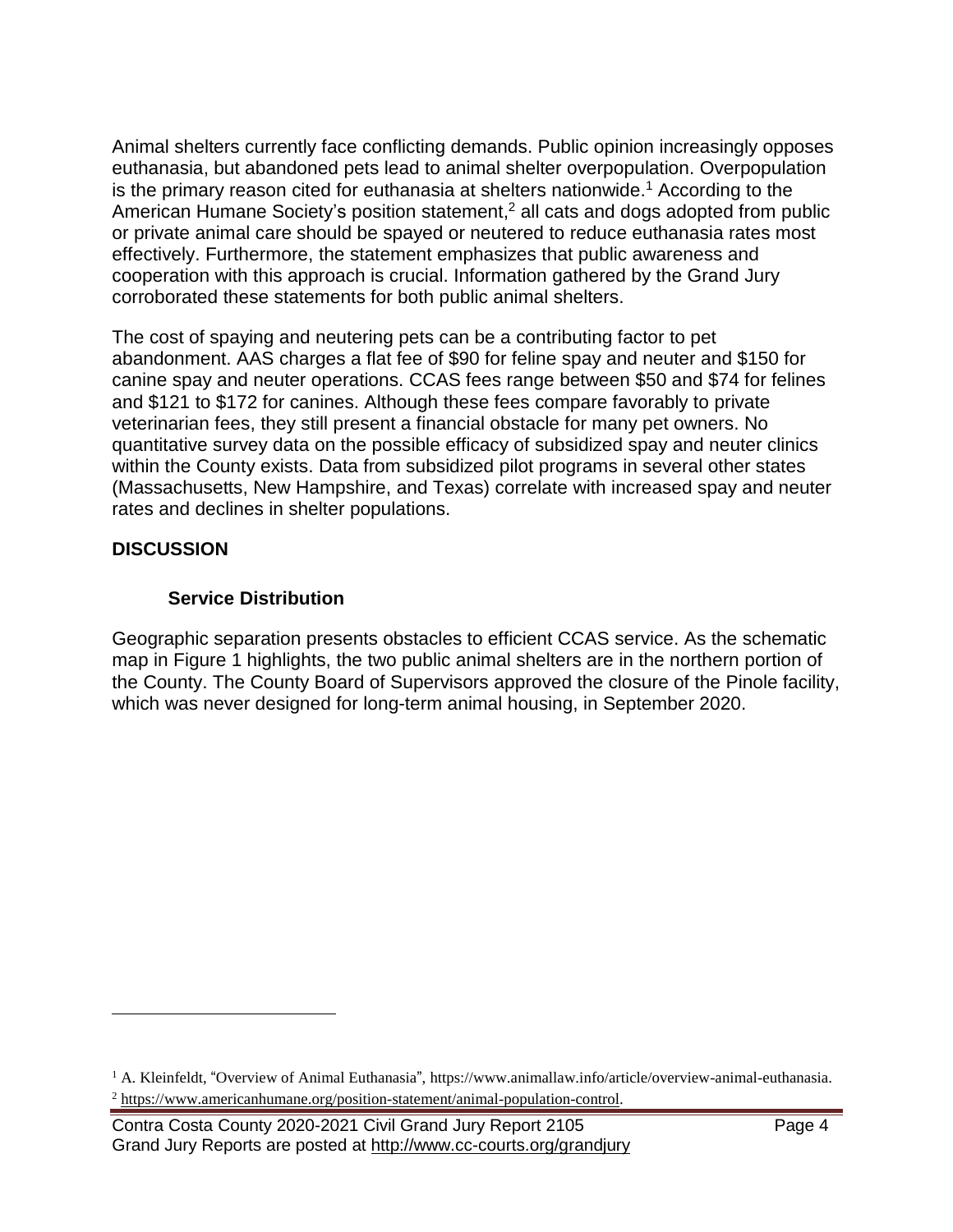

Figure 1 The two public animal shelters  $(\star)$  and two private shelters  $(\star)$  in Contra Costa County. The Pinole facility  $(\Diamond \Diamond)$  has recently closed.

A single large facility, CCAS, is located far from the eastern and southern portions of the County increasing the commute time for resident's access to public services. The recent closure of the Pinole facility reduces ready access to CCAS in-person services for the western part of the County. By comparison, Alameda County has seven public shelters serving an area nearly comparable (739 square miles) to Contra Costa County (716 square miles). These public shelters are listed in Table 1.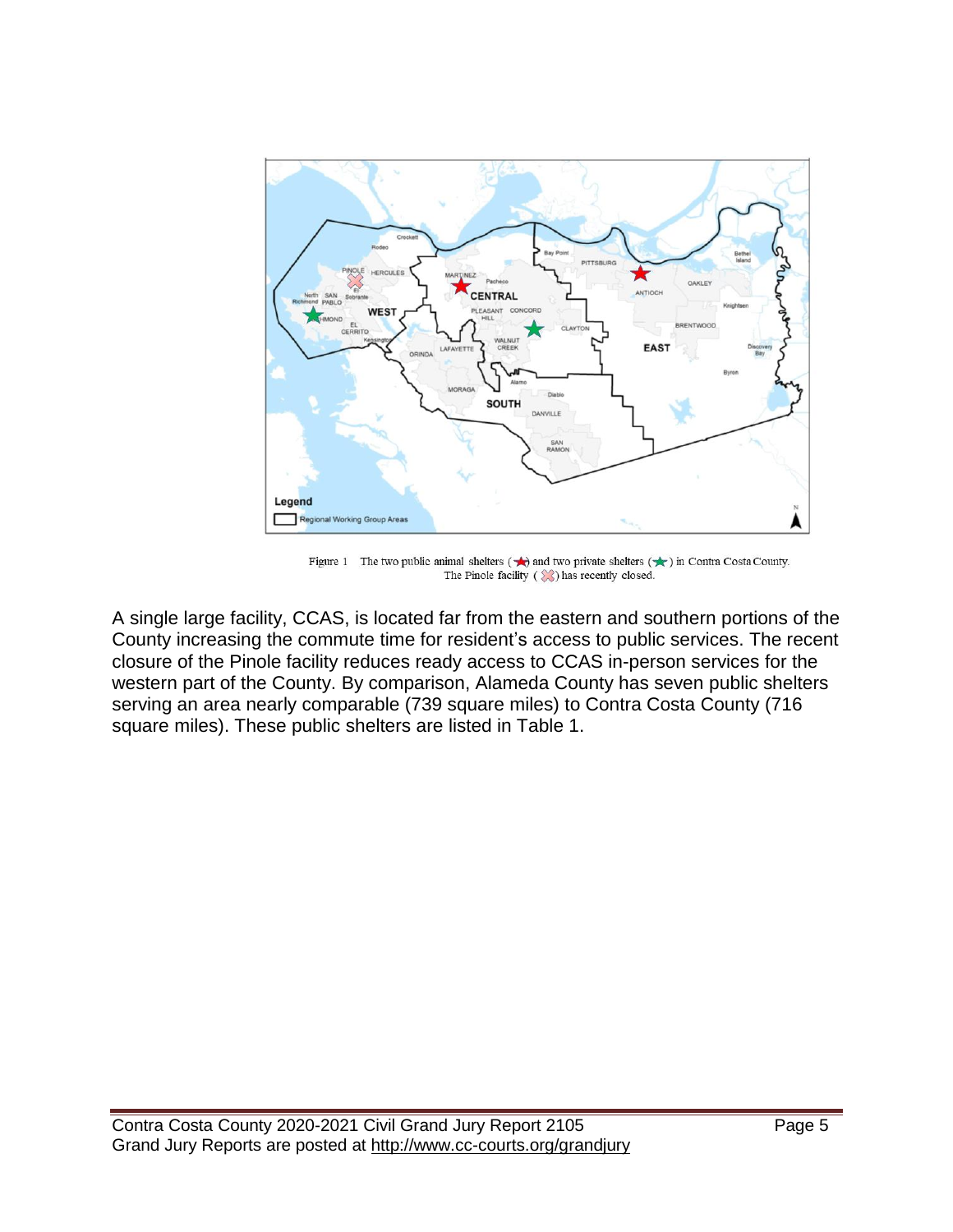## Table 1

Bay Area government shelters in Contra Costa and Alameda Counties. The Pinole facility closed in September 2020.

| <b>Public Shelter Name</b>          | <b>City</b>     | <b>Owner pet</b><br>surrenders? |
|-------------------------------------|-----------------|---------------------------------|
| <b>Contra Costa County</b>          |                 |                                 |
| <b>Antioch Animal Shelter</b>       | Antioch         | Y                               |
| <b>Contra Costa County Animal</b>   | <b>Martinez</b> | V                               |
| <b>Services</b>                     |                 |                                 |
| <b>Contra Costa County Animal</b>   | Pinole          | <b>NA</b>                       |
| <b>Services</b>                     | (closed)        |                                 |
|                                     |                 |                                 |
| <b>Alameda County</b>               |                 |                                 |
| Alameda Animal Shelter              | Alameda         |                                 |
| <b>Berkeley City Animal Shelter</b> | <b>Berkeley</b> |                                 |
| <b>East County Animal Shelter</b>   | <b>Dublin</b>   | Y                               |
| <b>Fairmont Animal Shelter</b>      | San Leandro     | v                               |
| <b>Hayward Animal Control</b>       | Hayward         |                                 |
| <b>Oakland Animal Shelter</b>       | Oakland         |                                 |
| <b>Tri-City Animal Shelter</b>      | Fremont         |                                 |

## Table 2

Bay Area nonprofit animal shelters in Contra Costa and Alameda and Alameda Counties.

| <b>Organization Name</b>           | <b>City</b>           | <b>Owner pet</b><br>surrenders? |
|------------------------------------|-----------------------|---------------------------------|
| <b>Contra Costa County</b>         |                       |                                 |
| <b>Animal Rescue Foundation</b>    | <b>Walnut Creek</b>   | N                               |
| <b>Milo Foundation</b>             | <b>Point Richmond</b> | Call                            |
| <b>Contra Costa Humane Society</b> | <b>Pleasant Hill</b>  | N                               |
| <b>Contra Costa SPCA</b>           | Concord               | Call                            |
|                                    |                       |                                 |
| <b>Alameda County</b>              |                       |                                 |
| <b>Berkeley Humane Society</b>     | <b>Berkeley</b>       | v                               |
| East Bay SPCA - Tri-Valley         | <b>Dublin</b>         |                                 |
| Oakland East Bay SPCA              | Oakland               |                                 |
| <b>Ohlone Humane Society</b>       | Fremont               |                                 |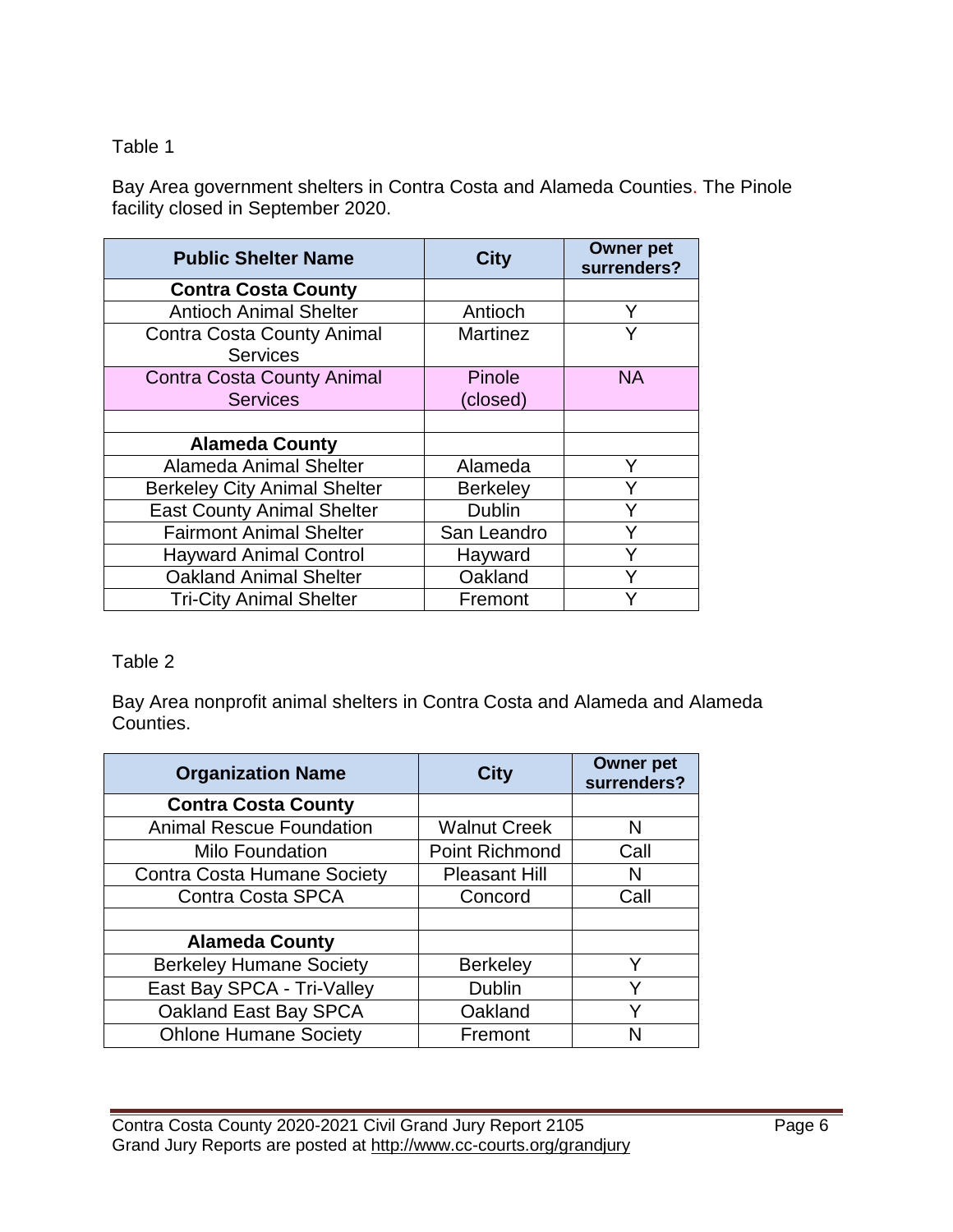The nonprofit animal shelters in both counties are listed in Table 2. Although Alameda County's population of 1.67 million is approximately 45% larger than Contra Costa's, the per capita access to public animal services in Alameda County is more evenly distributed than in Contra Costa County.

Both Tables include a column indicating whether the shelter accepts owner-surrendered pets -- that is, pets whose owners are relinquishing ownership of an animal to the shelter. The centrally located Animal Rescue Foundation (ARF) nonprofit, animal shelter in Contra Costa County, does not accept owner-surrendered animals. In the western part of the County, the Milo Foundation nonprofit animal shelter will accept and hold selected owner-surrendered pets. The Point Richmond Adoption Center, operated by the Milo Foundation, has existing physical resources for animal sheltering including a small 5,000 square foot physical space in Point Richmond. The Milo Foundation also manages a large, 283-acre, animal sanctuary in Mendocino County.

# **Resource Sharing**

There is an existing instance of a decentralized countywide resource. The County Sheriff's Office maintains a Patrol Division that operates from five station houses throughout the County to patrol unincorporated areas and a Special Operations Division which leverages County assets to support several incorporated municipalities (Danville, Lafayette, and Orinda). Each station house has its own Lieutenant with a variable number of deputies and staff support. The incorporated municipalities contract with the Sheriff's Office but retain local control over police operation. This contractual arrangement leads to standardized training and the sharing of staff resources.

The decentralized structure of the County Sheriff's services suggests that a similar redistribution of CCAS services might be possible and result in more efficient service. Such an approach need not require construction of additional facilities. Animal service personnel could be stationed at suitable existing County and city buildings to improve response times. The cities in the County have different needs so the additional flexibility in requested animal services might be beneficial and cost-effective. CCAS currently has an identical contract agreement with each of the municipalities. This contract structure might be modified to maintain universal basic services to all contracted cities but offer enhanced services for those cities with differing needs ranging from noise complaints to roaming feral pigs. Increased communication between CCAS management and the individual city managers is necessary to explore these possibilities.

In the special case of the City of Antioch, information gathered by the Grand Jury also suggests that resource sharing between CCAS and AAS could be beneficial. Establishing a partnership between AAS and CCAS for a low-cost spay and neuter clinic was cited as an example. This service would help control the pet and community cat population in the eastern part of the County. More extensive cooperation between the two public shelters, such as operating both shelters as one program, was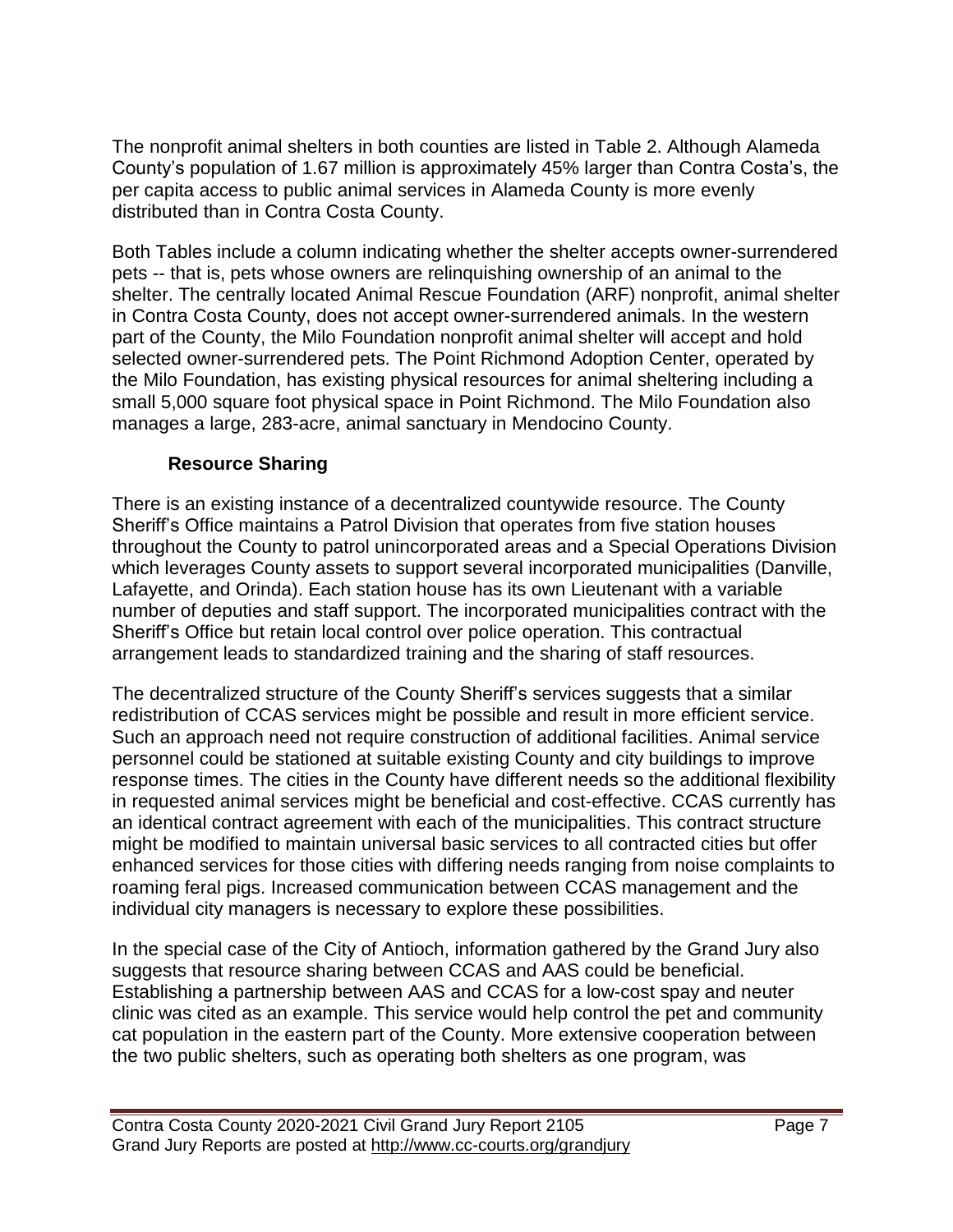recommended but would require agreement from the management of both shelters to fund a comprehensive feasibility study.

A similar precedent for merging county and city animal services is the ongoing consolidation of animal services between the City of Salinas and Monterey County who contracted an independent consulting firm, Management Partners, in 2015, to provide options for the consolidation of services. The resulting comprehensive report outlined four options, one of which recommended the formation of a Joint Powers Agreement (JPA) between the County of Monterey and the City of Salinas. The selection of the JPA option facilitated the gradual merging of the two shelters in April 2020. Similarly, CCAS could engage a consulting firm to assist in determining how to proceed.

In Contra Costa County, the Antioch Animal Shelter has a proportionally larger animal intake than CCAS. See Table 3.

#### Table 3

Total live animal intake population by AAS and CCAS per year.

| Year | <b>AAS</b> | <b>CCAS</b> |
|------|------------|-------------|
| 2018 | 2,786      | 8,454       |
| 2019 | 2,577      | 8,673       |
| 2020 | 1,366      | 5,015       |

Although CCAS handles about three times the total number of animals as AAS, the Antioch shelter has a disproportionately large live animal intake given its much smaller resident population.

This additional animal intake burden on AAS is reflected in the higher cost per capita, \$15.44, for animal services for the residents of Antioch. As noted in Table 4, the overall per capita cost, \$12.02, for CCAS services is comparable to other selected public animal shelters, but the individual fee rate for those cities that contract with CCAS is \$6.54, less than half of the City of Antioch rate. The lower CCAS rate for the contracted cities is possible due to distributed base funding through the County's General Fund and User Fee Revenue. Interviews conducted by the Grand Jury suggested that CCAS and AAS could share personnel and facility space to provide more access to low-cost rabies vaccination and spay and neutering services for East County residents.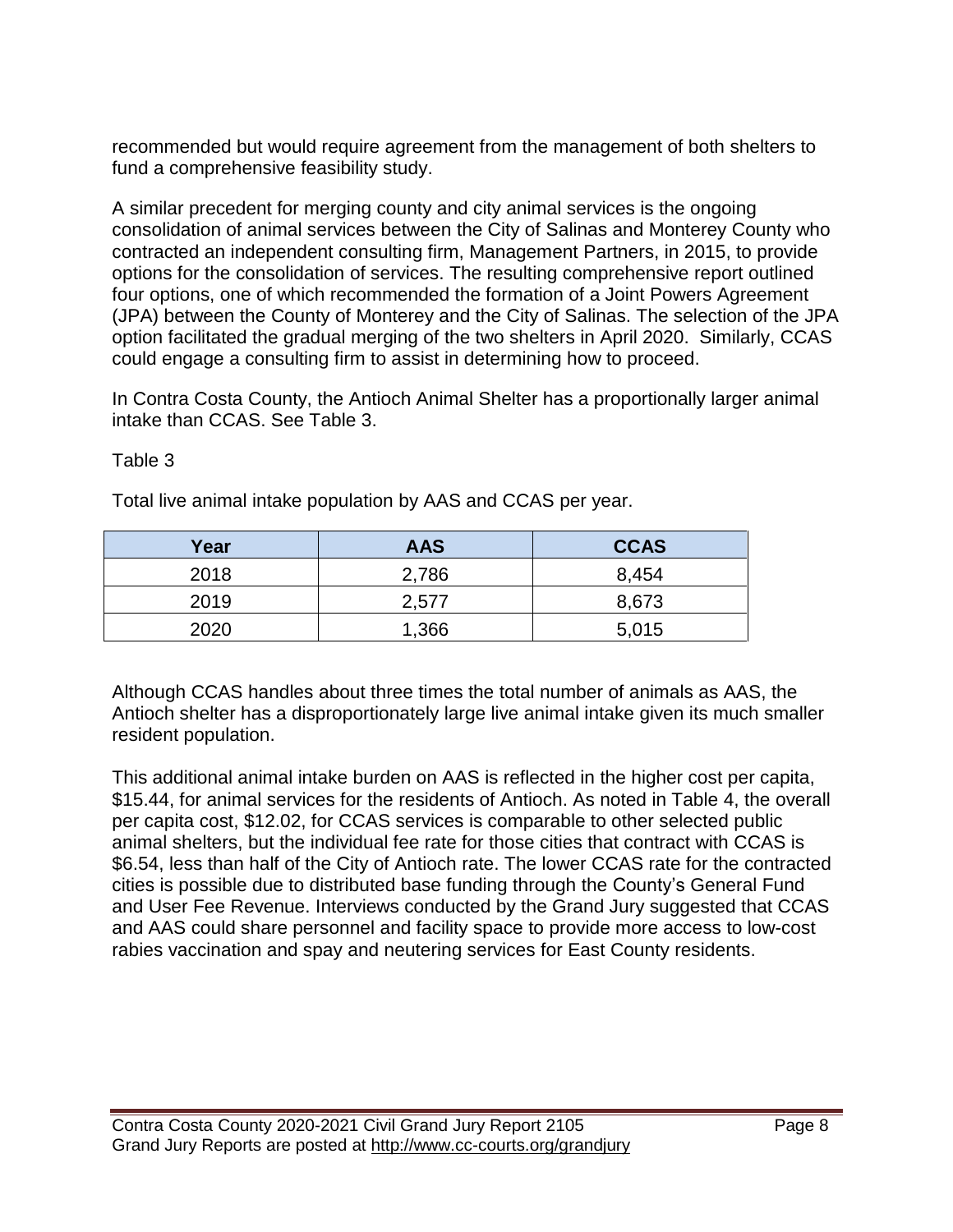#### Table 4 Per capita cost for selected public animal shelters.

| <b>Public Shelter</b>       | FY 20/21 Per Capita Rate |  |
|-----------------------------|--------------------------|--|
| Solano County               | \$11.11                  |  |
| Sacramento County           | \$13.10                  |  |
| City of Oakland             | \$12.09                  |  |
| City of Antioch             | \$15.44                  |  |
|                             |                          |  |
| Contra Costa County (total) | \$12.02                  |  |
| Contra Costa County         |                          |  |
| (Cities)                    | \$6.54                   |  |

Partnership with nonprofit animal rescue organizations might also be an effective means of distributing resources. As noted in Table 2, there are two nonprofit shelters in Contra Costa County, ARF in Walnut Creek and the Milo Foundation in Point Richmond. ARF was historically instrumental in providing oversight in the reorganization of AAS and, according to information supplied to the Grand Jury, it has maintained a favorable working relationship with both AAS and CCAS. Further coordination and expansion of mutual animal services can be beneficial.

Another nonprofit animal shelter located in Dublin is operated by East Bay SPCA (Table 2). Although this facility is within Alameda County, its stated mission is to provide services to both Alameda and Contra Costa Counties. Its proximity to the southern and eastern parts of Contra Costa County suggests that CCAS management could promote an enhanced working relationship between CCAS and East Bay SPCA. Similarly, CCAS management should consider resource sharing with the Milo Foundation, which maintains a 5,000 square foot facility in Point Richmond.

# **Funding**

A possible new funding source available to CCAS is Measure X. County voters approved this measure in November 2020, increasing the sales tax in Contra Costa County by 0.5% for twenty years, which will generate an estimated \$81 million per year for essential services. Allocation of these funds is overseen by an Advisory Board, which creates a detailed priority list of the top ten service gaps and submits a recommended list to the Board of Supervisors.

Current cost increases are placing a greater burden on some of the contracted cities given CCAS's per capita cost structure. Effective July 1, 2022, the CCAS service fee will increase from \$6.79 to \$9.11 per capita. Measure X funding could supply funding to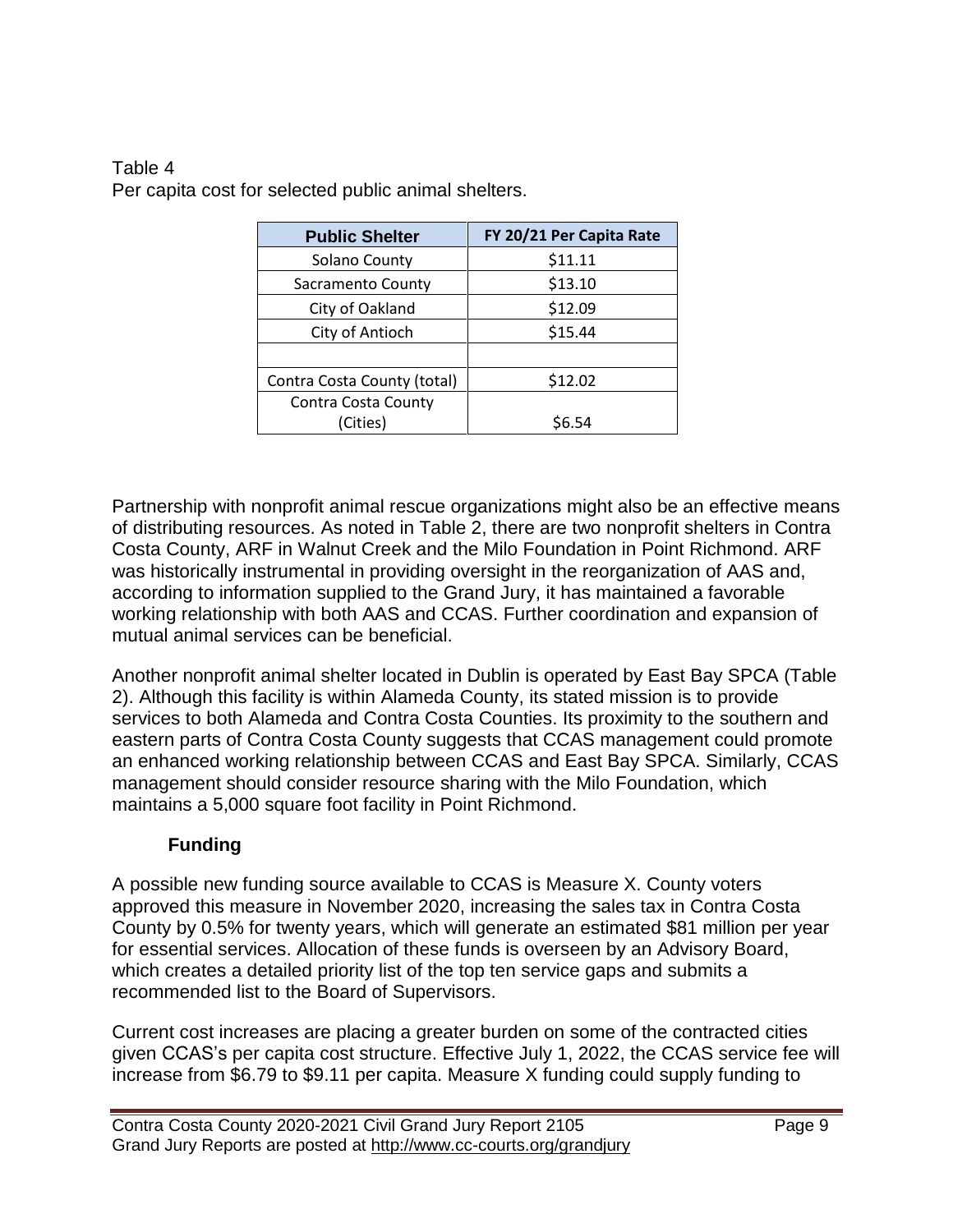offset this rate increase. Additional CCAS funding might also restore sick and wildlife animal retrieval and support distributed low-cost veterinarian services.

# **Community Outreach**

Based on information gathered from Requests for Information and interviews, both AAS and CCAS struggle with community outreach and education. Outreach programs are essential to address the underlying cause of stress on animal services due to the increasing homeless pet population. Personnel at both facilities are aware of this deficiency but are hampered by lack of adequate staffing. Beyond staffing concerns, low-cost options for pet medical treatment would lead to a decrease in abandoned pets for those owners unable to afford proper pet care. Community awareness of the importance of spaying and neutering pets is also a key component of outreach programs.

Information collated from a Grand Jury survey indicated that most cities were "satisfied" (40%) or "somewhat satisfied" (40%) with existing CCAS services. However, there were common complaints from the cities responding as "unsatisfied" (20%). For example, existing CCAS services to some of the contracted cities are not adequately communicated to residents. Therefore, increased communication with the community would be beneficial especially concerning wildlife management and the availability of veterinary services.

The CCAS response to reports of dangerous, deceased, or distressed animals is considered by some of the contracted cities to be inadequate despite the recent (January 7, 2020) fee increase to the city contracts approved by the Board of Supervisors. Many municipality respondents noted that deceased and diseased animal retrieval is of special importance throughout the County due to public health and traffic safety concerns.

# **Volunteers**

Based on interviews and site visits, assistance from volunteers is essential to animal care at CCAS and AAS due to the limited funding received by each facility. At CCAS, volunteers receive formal and practical training from experienced volunteers and staff. Although AAS has created a Volunteer Coordinator / Community Outreach position, it is unfilled due to lack of funding. In many instances, volunteers are not assigned specific tasks and are left to establish their own work schedules. A redistribution of animal shelter services throughout the County would also increase the pool of potential volunteers in the County. The need to travel to Martinez could be an impediment to volunteering at the CCAS for people residing in the eastern, western, or southern parts of the county.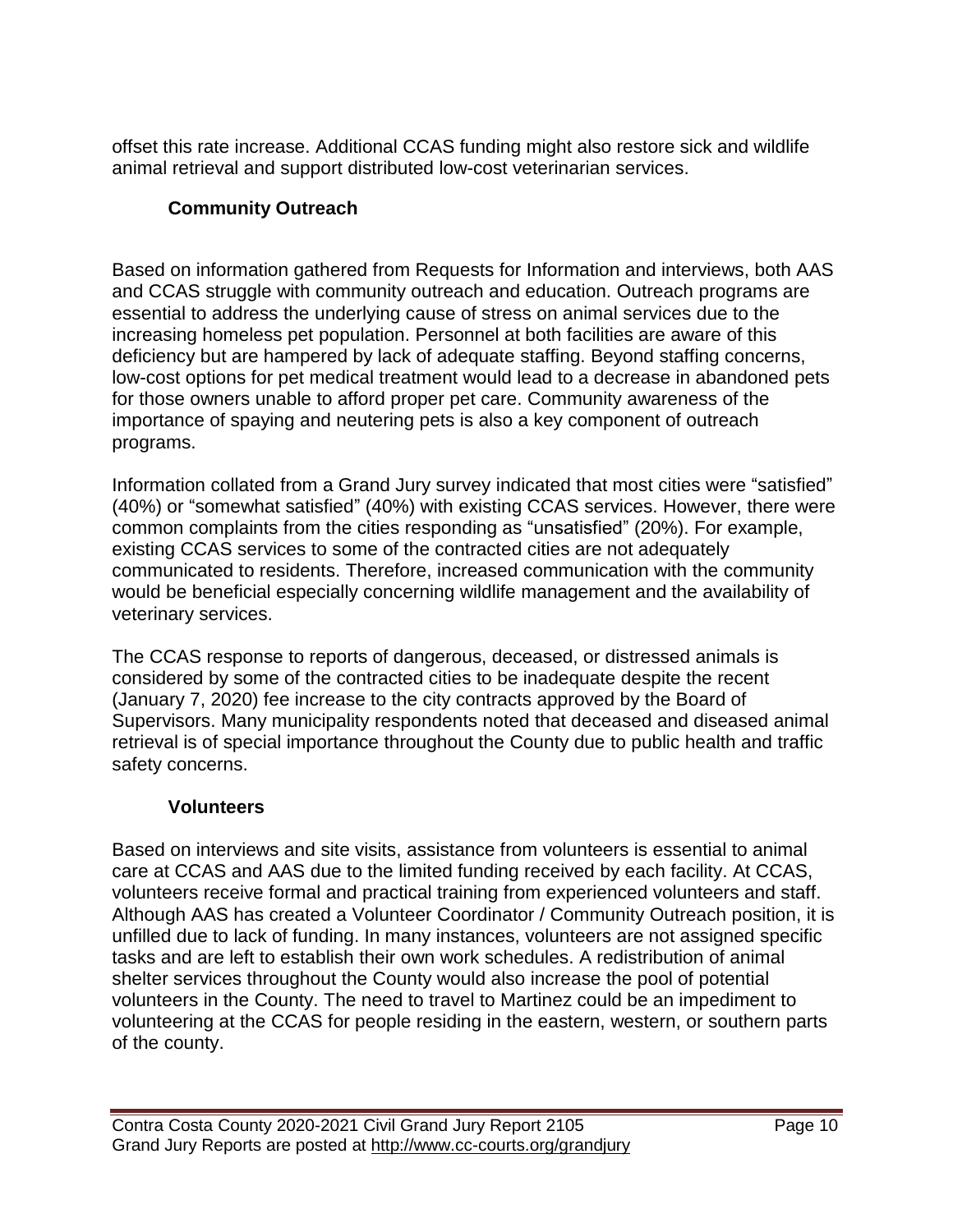# **FINDINGS**

- F1. There is a need for improved animal services throughout the County.
- F2. CCAS facilities are concentrated in the northern part of the County.
- F3. AAS volunteers are often not assigned specific tasks and lack direction.
- F4. AAS does not have funding for a Volunteer Coordinator / Community Outreach staff position.
- F5. In some of the contracted municipalities, residents are not aware of CCASprovided services, especially wildlife retrieval.
- F6. Funding reductions to the CCAS budget have hindered live wildlife retrieval and rescue.
- F7. A satisfaction survey of the 18 CCAS-contracted cities revealed 40% satisfied, 40% somewhat satisfied, and 20% unsatisfied with the quality of overall CCAS services supplied.
- F8. All CCAS contracts with municipalities provide identical services at the same cost per capita.
- F9. Additional vaccination and spay and neuter clinics would reduce the number of homeless and surrendered animals in the shelters.
- F10. There are private animal shelter facilities, The Milo Foundation and ARF, in the western and central parts of the County, respectively.
- F11. A private animal shelter in Alameda County, East Bay SPCA, is located near the southern part of Contra Costa County.
- F12. Measure X funding has not been allocated for CCAS operations.

## **RECOMMENDATIONS**

The Grand Jury recommends that the following be implemented by June 2022:

- R1. The Antioch City Council allocate funding to fill the staff position of Volunteer Coordinator / Community Outreach at AAS.
- R2. AAS improve volunteer training.
- R3. The County Board of Supervisors allocate additional funding to provide outreach to educate residents about available CCAS services.